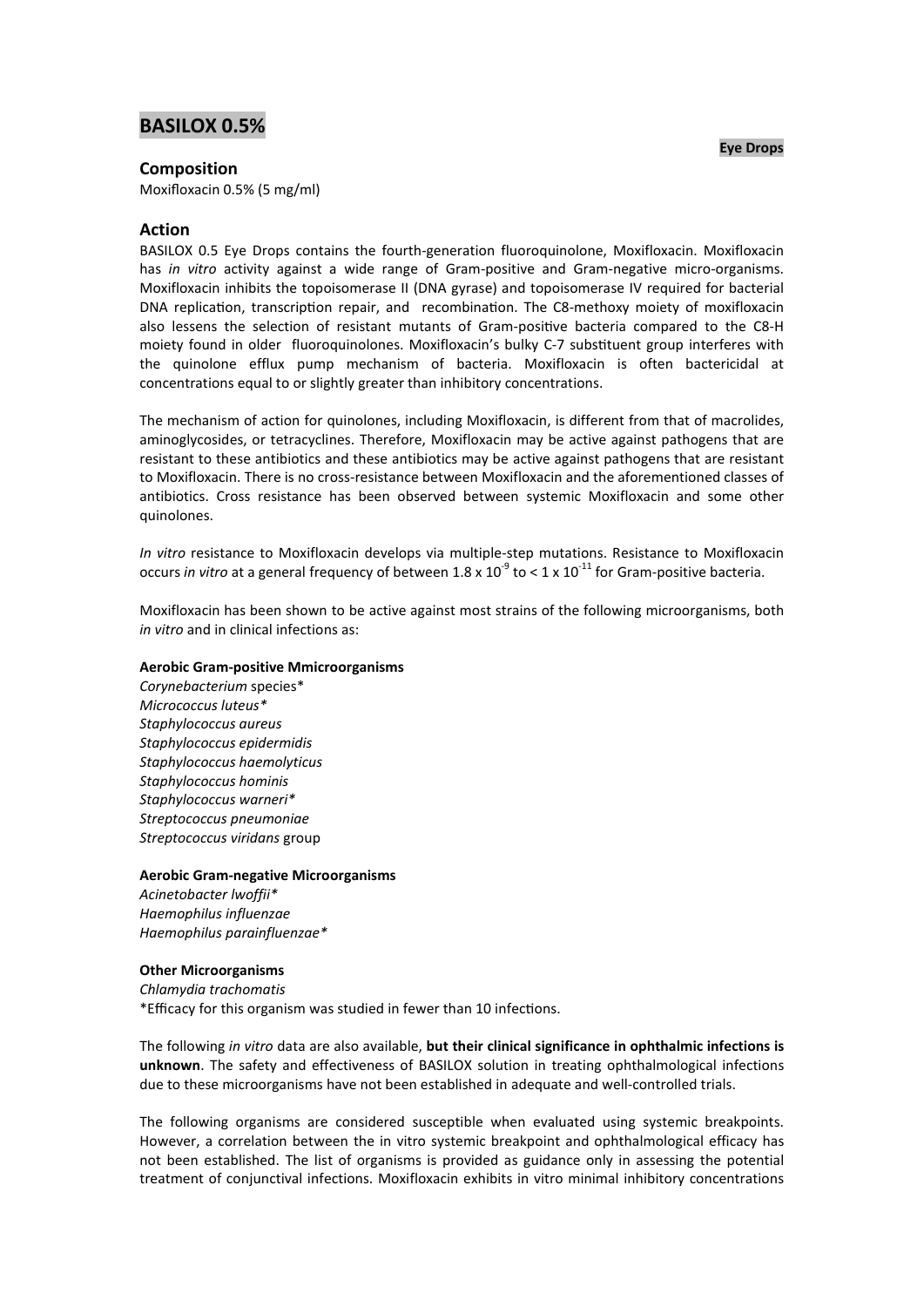(MICs) of 2  $\mu$ g/ml or less (systemic susceptible breakpoint) against most (  $\geq$  90%) strains of the following ocular pathogens.

## **Aerobic Gram-positive Microorganisms**

*Listeria monocytogenes Staphylococcus saprophyticus Streptococcus agalactiae Streptococcus mitis Streptococcus pyogenes Streptococcus* Group C, G and F

#### **Aerobic Gram-negative Microorganisms**

*Acinetobacter baumannii Acinetobacter calcoaceticus Citrobacter freundii Citrobacter koseri Enterobacter aerogenes Enterobacter cloacae Escherichia coli Klebsiella oxytoca Klebsiella pneumoniae Moraxella catarrhalis Morganella morganii Neisseria gonorrhoeae Proteus mirabilis Proteus vulgaris Pseudomonas stutzeri*

## **Anaerobic Microorganisms**

*Clostridium perfringens Fusobacterium* species *Prevotella* species *Propionibacterium acnes*

#### **Other Microorganisms**

*Chlamydia pneumoniae Legionella pneumophila Mycobacterium avium Mycobacterium marinum Mycoplasma pneumoniae*

## **Pharmacokinetics**

Plasma concentrations of Moxifloxacin were measured in healthy adult male and female subjects who received bilateral topical ocular doses of Moxifloxacin solution 3 times a day. The mean steady-state Cmax (2.7 ng/mL) and estimated daily exposure AUC (45 ngâ $\epsilon$ chr/mL) values were 1,600 and 1,000 times lower than the mean Cmax and AUC reported after therapeutic 400 mg doses of Moxifloxacin. The plasma half-life of Moxifloxacin was estimated to be 13 hours.

#### **Indications**

Topical treatment of purulent bacterial conjunctivitis, caused by Moxifloxacin susceptible strains Consideration should be given to official guidance on the appropriate use of antibacterial agents.

## **Contraindications**

Hypersensitivity to the active substance, to other quinolones, or any other ingredients in this product.

## **Warnings & Precautions**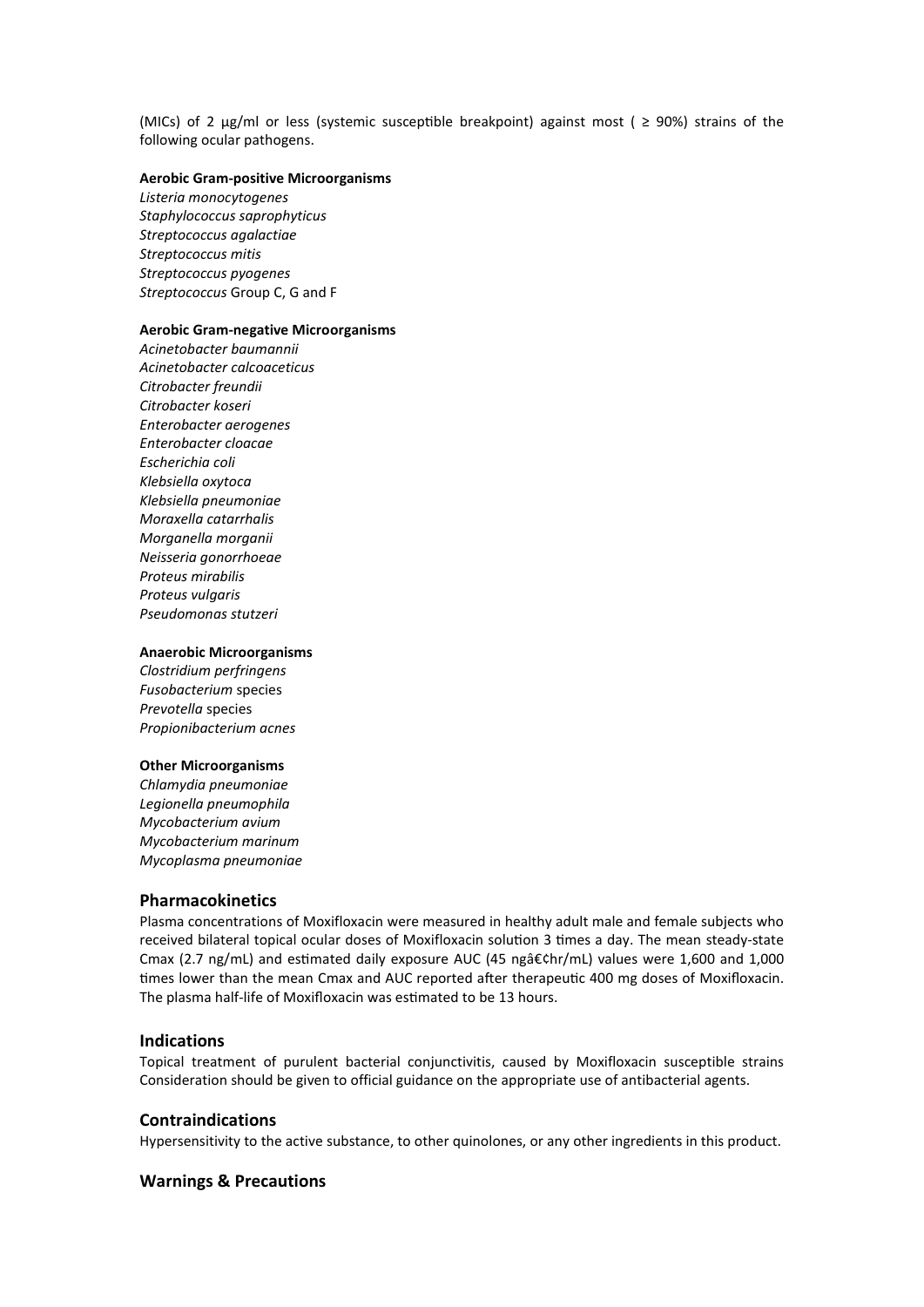### **Hypersensitivity Reaction**

In patients receiving systemically administered quinolones, including Moxifloxacin, serious and occasionally fatal hypersensitivity (anaphylactic) reactions have been reported, some following the first dose. Some reactions were accompanied by cardiovascular collapse, loss of consciousness, angioedema (including laryngeal, pharyngeal or facial edema), airway obstruction, dyspnea, urticaria, and itching. If an allergic reaction to Moxifloxacin occurs, discontinue use of the drug. Serious acute hypersensitivity reactions may require immediate emergency treatment. Oxygen and airway management should be administered as clinically indicated.

### **Growth Of Resistant Organisms With Prolonged Use**

As with other anti-invectives, prolonged use may result in overgrowth of non-susceptible organisms, including fungi. If super infection occurs, discontinue use and institute alternative therapy. Whenever clinical judgment dictates, the patient should be examined with the aid of magnification, such as slitlamp biomicroscopy, and, where appropriate, fluorescein staining.

#### **Avoidance Of Contact Lens Wear**

Patients should be advised not to wear contact lenses if they have signs or symptoms of bacterial conjunctivitis.

#### **Use In Specific Populations**

*Pregnancy :Pregnancy Category C.*

Moxifloxacin was not teratogenic when administered to pregnant rats during organogenesis at oral doses as high as 500 mg/kg/day (approximately 21,700 times the highest recommended total daily human ophthalmic dose); however, decreased fetal body weights and slightly delayed fetal skeletal development were observed. There was no evidence of teratogenicity when pregnant Cynomolgus monkeys were given oral doses as high as 100 mg/kg/day (approximately 4,300 times the highest recommended total daily human ophthalmic dose). An increased incidence of smaller fetuses was observed at 100 mg/kg/day.

Since there are no adequate and well-controlled studies in pregnant women, Moxifloxacin solution should be used during pregnancy only if the potential benefit justifies the potential risk to the fetus.

#### *Nursing Mothers*

Moxifloxacin has not been measured in human milk, although it can be presumed to be excreted in human milk. Caution should be exercised when Moxifloxacin solution is administered to a nursing mother.

#### *Pediatric Use*

The safety and effectiveness of Moxifloxacin solution in infants below 1 year of age have not been established.

There is no evidence that the ophthalmic administration of Moxifloxacin solution has any effect on weight bearing joints, even though oral administration of some quinolones has been shown to cause arthropathy in immature animals.

## *Geriatric Use*

No overall differences in safety and effectiveness have been observed between elderly and younger patients.

## **Adverse Reactions**

The following adverse reactions are classified according to the following convention: very common (≥1/10), common (≥1/100 to <1/10), uncommon (≥1/1,000 to <1/100), rare (≥1/10,000 to <1/1,000), very rare  $( $1/10,000$ )$  or not known (cannot be estimated from the available data). Within each frequency grouping, undesirable effects are presented in decreasing order of seriousness.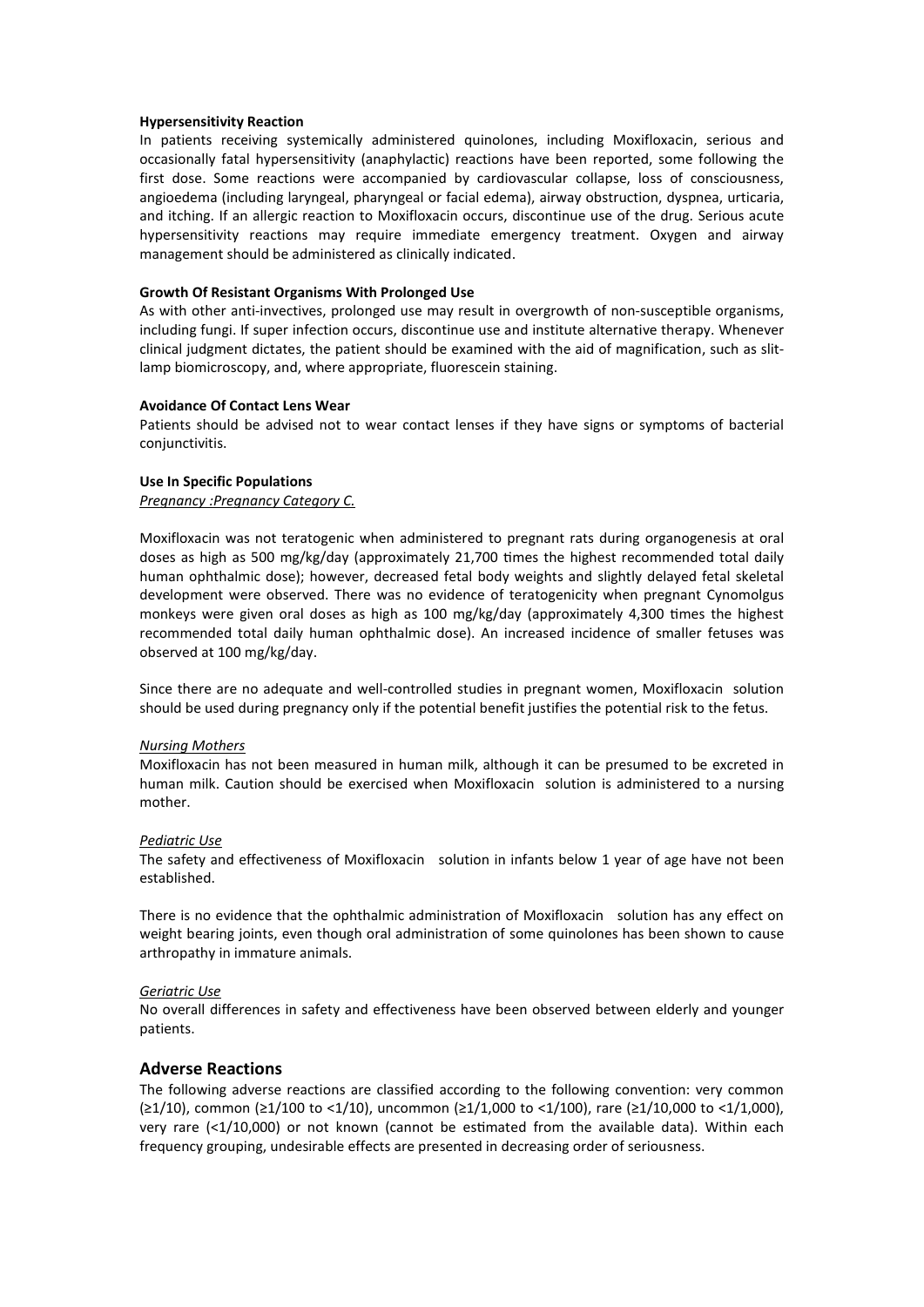| <b>System Organ Classification</b>              | <b>Frequency</b>                        | <b>Adverse reactions</b>                                                                                                                                                                                                                                                                                                                                                                                                                                                                                                                                                                                                                                                       |
|-------------------------------------------------|-----------------------------------------|--------------------------------------------------------------------------------------------------------------------------------------------------------------------------------------------------------------------------------------------------------------------------------------------------------------------------------------------------------------------------------------------------------------------------------------------------------------------------------------------------------------------------------------------------------------------------------------------------------------------------------------------------------------------------------|
| Blood and lymphatic system disorders            | Rare                                    | haemoglobin decreased                                                                                                                                                                                                                                                                                                                                                                                                                                                                                                                                                                                                                                                          |
| Immune system disorders                         | Not known                               | Hypersensitivity                                                                                                                                                                                                                                                                                                                                                                                                                                                                                                                                                                                                                                                               |
| Nervous system disorders                        | Uncommon<br>Rare<br>Not known           | headache<br>paresthesia<br>dizziness                                                                                                                                                                                                                                                                                                                                                                                                                                                                                                                                                                                                                                           |
| Eye disorders                                   | Common<br>Uncommon<br>Rare<br>Not known | eye pain, eye irritation<br>punctate keratitis, dry eye, conjunctival haemorrhage, ocular<br>hyperaemia, eye pruritus, eyelid oedema, ocular discomfort,<br>corneal epithelium defect, corneal disorder, conjunctivitis,<br>blepharitis, eye swelling, conjunctival oedema, vision blurred,<br>visual acuity reduced, asthenopia, erythema of eyelid<br>endophthalmitis, ulcerative keratitis, corneal erosion, corneal<br>abrasion, intraocular pressure increased, corneal opacity,<br>corneal infiltrates, corneal deposits, eye allergy, keratitis,<br>corneal oedema, photophobia, eyelid oedema, lacrimation<br>increased, eye discharge, foreign body sensation in eyes |
| Cardiac disorders                               | Not known                               | palpitations                                                                                                                                                                                                                                                                                                                                                                                                                                                                                                                                                                                                                                                                   |
| Respiratory, thoracic and mediastinal disorders | Rare<br>Not known                       | nasal discomfort, pharyngolaryngeal pain, sensation of<br>foreign body (throat)<br>dyspnoea                                                                                                                                                                                                                                                                                                                                                                                                                                                                                                                                                                                    |
| lGastrointestional disorders                    | Uncommon<br>Rare<br>Not known           | dysgeusia<br>vomiting<br>nausea                                                                                                                                                                                                                                                                                                                                                                                                                                                                                                                                                                                                                                                |
| <b>Hepatobiliary disorders</b>                  | Rare                                    | alanine<br>aminotransferase<br>increased,<br>gamma-<br>glutamyltransferase increased                                                                                                                                                                                                                                                                                                                                                                                                                                                                                                                                                                                           |
| Skin and subcutaneous tissue disorders          | Not known                               | erythema, rash, pruritus, urticaria                                                                                                                                                                                                                                                                                                                                                                                                                                                                                                                                                                                                                                            |

# *Description of selected adverse reactions*

Serious and occasionally fatal hypersensitivity (anaphylactic) reactions, some following first dose, have been reported in patients receiving systemic quinolone therapy. Some reactions were accompanied by cardiovascular collapse, loss of consciousness, angioedema (including laryngeal, pharyngeal or facial oedema), airway obstruction, dyspnoea, urticaria and itching.

Ruptures of the shoulder, hand, Achilles, or other tendons that required surgical repair or resulted in prolonged disability have been reported in patients receiving systemic fluoroquinolones. Studies and post marketing experience with systemic quinolones indicate that a risk of these ruptures may be increased in patients receiving corticosteroids, especially geriatric patients and in tendons under high stress, including Achilles tendon .

# **Drug Interactions**

Drug-drug interaction studies have not been conducted with Moxifloxain solution. In vitro studies indicate that Moxifloxacin does not inhibit CYP3A4, CYP2D6, CYP2C9, CYP2C19, or CYP1A2, indicating that Moxifloxacin is unlikely to alter the pharmacokinetics of drugs metabolized by these cytochrome P450 isozymes.

# **Dosage and Administration**

For ocular use only. Not for injection. BASILOX 0.5%w/v eye drops, solution should not be injected subconjunctivally or introduced directly into the anterior chamber of the eye.

## *Use in adults including the elderly (≥ 65 years)*

The dose is one drop in the affected eye(s) 3 times a day.

The infection normally improves within 5 days and treatment should then be continued for a further 2-3 days. If no improvement is observed within 5 days of initiating therapy, the diagnosis and/or